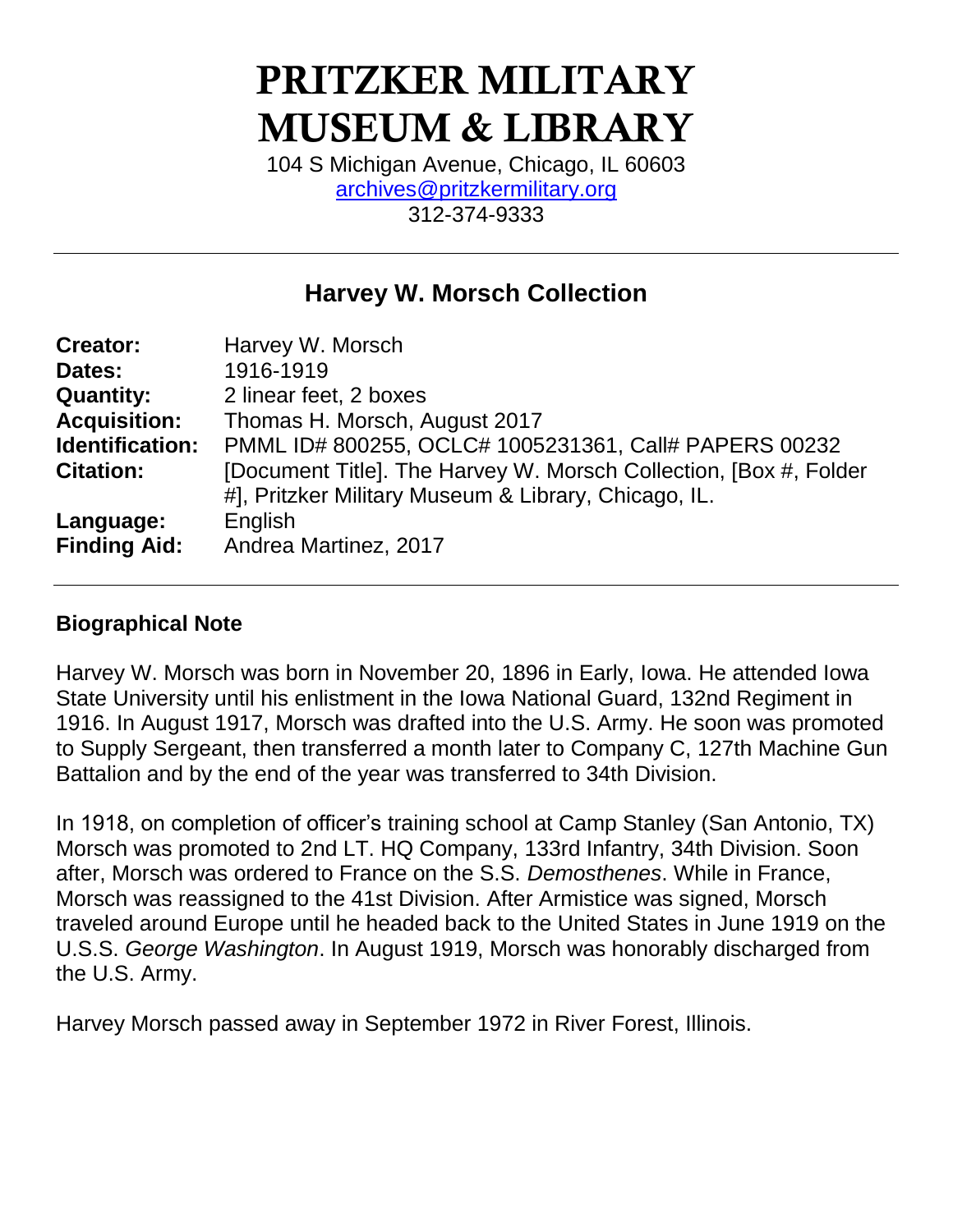### **Scope and Content of the Collection**

The Harvey W. Morsch Collection consists of military documents, orders, correspondence, newsletters, and ephemera related to Harvey W. Morsch during his service with the Iowa National Guard and U.S. Army 34th and 41st Infantry Division during World War I.

#### **Arrangement**

The collection arrived with no discernable order. Arrangement has been imposed by PMML staff during processing. The files are organized by content type, then chronologically.

# **Rights**

Copyrights held by Thomas H. Morsch were transferred to the Pritzker Military Museum & Library. All other rights are held by the author or publisher. Users assume responsibility for following copyright laws as established by US Code Title 17.

# **Separations**

| <b>Call Number</b>   | <b>Description</b>                                                                     | <b>Location</b>                                    |
|----------------------|----------------------------------------------------------------------------------------|----------------------------------------------------|
| DA66.L46 2001        | England's Colonial Wars, 1550-1688:<br><b>Conflicts, Empire, and National Identity</b> | Main Shelves-DA66                                  |
| PS3552.U7116         | <b>Fail-Safe</b>                                                                       | Main Shelves-PZ4.B94                               |
| DC148.F87213<br>1996 | The French Revolution, 1770-1814                                                       | Main Shelves-DC148                                 |
| <b>PZ7.K46</b>       | The Lost Submarine: A True Story of Love<br>and War                                    | <b>Special Collections-</b><br><b>Book Storage</b> |
| DA914.M55<br>1996    | A Military History of Ireland                                                          | <b>Main Shelves</b>                                |
| DC203.L85<br>1954    | Napoleon                                                                               | <b>Special Collections-</b><br><b>Book Storage</b> |
| DC235.S455<br>1958X  | Napoleon's Russian Campaign                                                            | <b>Main Shelves</b>                                |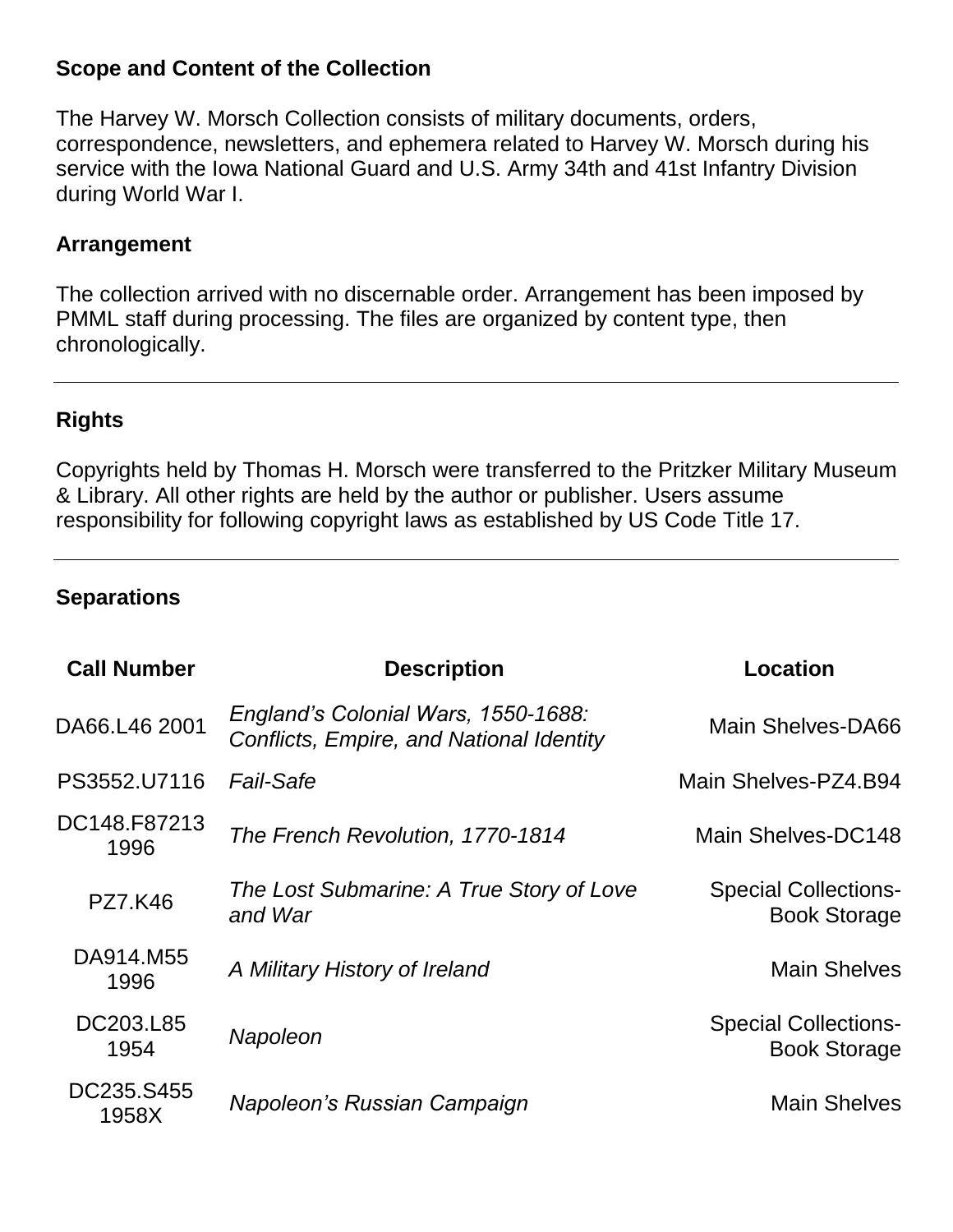*The Irish Sword*, Journal of the Military History Society of Ireland (1999-2017), with advanced paid subscription from 2018-2021

### **Key Subjects**

This collection is indexed under the following headings in the Library's online catalog. Researchers interested in materials about related topics, persons, or places should search the catalog using these subject headings.

#### **Subjects:**

George Washington (Transport ship) Iowa. -- National Guard. United States. -- Army. -- Infantry Division, 34th. United States. -- Army. -- Infantry Division, 41st. United States. -- Army. -- Infantry Regiment, 133rd. World War, 1914-1918.

#### **Container List**

|   | <b>Box Folder</b> | Item ID#  | <b>Title</b>                                                                                                   | <b>Dates</b> |
|---|-------------------|-----------|----------------------------------------------------------------------------------------------------------------|--------------|
| 1 | 1                 |           | <b>Military Documents</b>                                                                                      | 1917-1919    |
|   |                   | 800255001 | Vaccination Register of Harvey W.<br>Morsch                                                                    | 9-Sep-17     |
|   |                   | 800255002 | <b>Transfer of Ordinance Property from</b><br>Capt. R.U.S.O. to Lt. H.W. Morsch At<br>Camp Cody, NM (2 copies) | 13-Jun-17    |
|   |                   | 800255003 | Invoice of Funds Transferred, War<br>Department Quartermaster Corps to<br>H.W. Morsch                          | 29-Jan-17    |
|   |                   | 800255004 | Cash Receipt for Funds Transferred<br>from War Department to H.W. Morsch                                       | 31-Jan-19    |
|   |                   | 800255005 | Absence pass                                                                                                   | $7-Sep-18$   |
|   |                   | 800255006 | <b>Billet Occupation Pass</b>                                                                                  | 20-Oct-18    |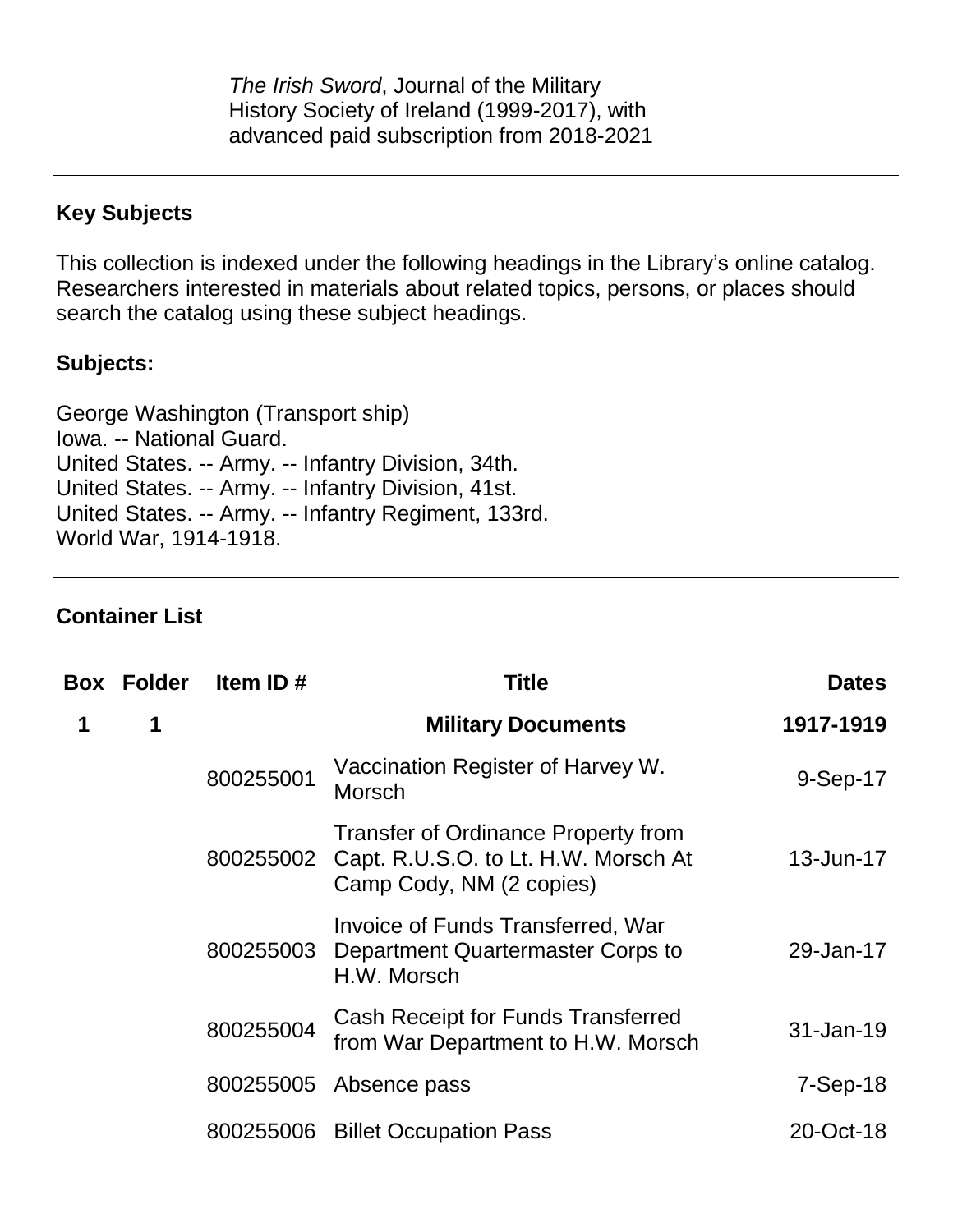| $2$ -Feb-19 | 800255007 American Military Police Housing Pass                                           |           |
|-------------|-------------------------------------------------------------------------------------------|-----------|
| 7-Jun-19    | <b>Leave Card</b>                                                                         | 800255008 |
| c. 1918     | <b>Officer's Record Book</b>                                                              | 800255009 |
| 27-Oct-18   | Schedule of Troops Movement,<br><b>Headquarters Serviced of Supply</b>                    | 800255010 |
| 24-Apr-19   | Leave of Absence Class B Leave Pass                                                       | 800255011 |
| u.d.        | Regarding British Army's Duty to<br><b>French Comrades</b>                                | 800255012 |
| Apr-18      | Letter from King George V                                                                 | 800255013 |
| 18-May-18   | Western Union letter, names of those<br>appointed Second Lieutenants National<br>Guard    | 800255014 |
| $6$ -Jun-18 | Transmittal of Oath of Office from H.W.<br>Morsch to Adjutant General of the Army         | 800255015 |
| u.d.        | Letter from Bishop Garrigan                                                               | 800255016 |
| 24-Dec-17   | Roster of Company C, 127th Machine<br><b>Gun Battalion</b>                                | 800255017 |
| u.d.        | June Replacement Draft, 134th Infantry<br>6th Detachment                                  | 800255018 |
| u.d.        | June Replacement Draft, 134th Infantry<br>6th Detachment                                  | 800255019 |
| 28-May-18   | Honorable Discharge from Sergeant of<br>Headquarters of the 133rd Regiment of<br>Infantry | 800255020 |
| 8-May-19    | Discharge Document from the<br><b>President of the United States</b>                      | 800255021 |
| 20-Aug-19   | Honorable Discharge Document                                                              | 800255022 |
| 1918-1919   | <b>Military Orders</b>                                                                    |           |
| 12-Jun-18   | Special Orders No. 163 transport<br>orders                                                | 800255023 |

**2**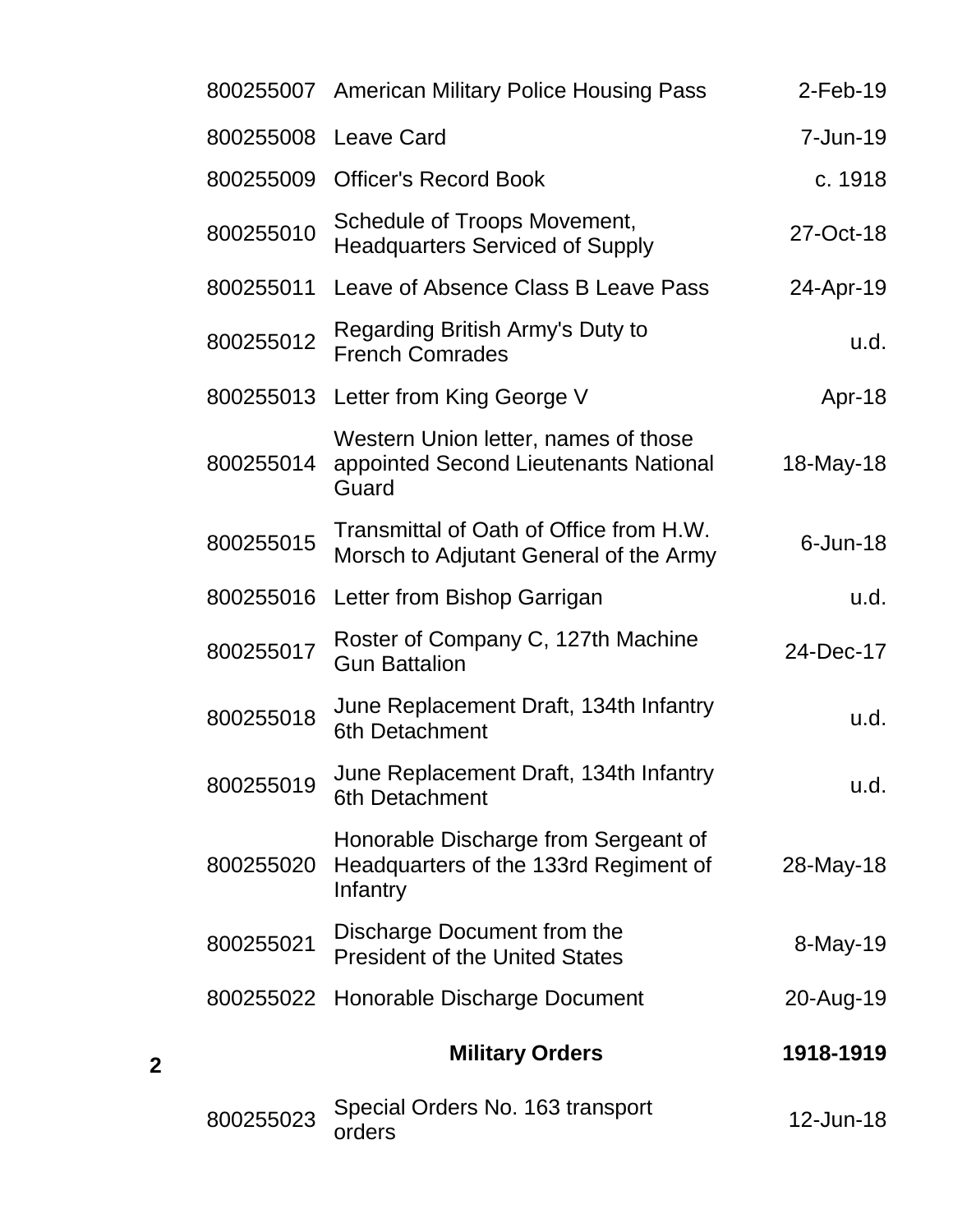| 800255024 | Special Orders No. 198 reporting<br>orders                                   | 20-Jul-18   |
|-----------|------------------------------------------------------------------------------|-------------|
| 800255025 | Memorandum to H.W. Morsch from<br>Colonel Inglis                             | 7-Aug-18    |
| 800255026 | Special Orders No. 231 officer<br>reassignment                               | 22-Aug-18   |
| 800255027 | Special Orders No. 271 pursuant to<br>replacement requisition                | $1-Oct-18$  |
| 800255028 | Special Orders No. 272 amendments                                            | $2$ -Oct-18 |
| 800255029 | Special Orders No. 281 pursuant to<br>replacement requisition                | 11-Oct-18   |
| 800255030 | Special Orders No. 287 officers<br>relieved from duty                        | 17-Oct-18   |
| 800255031 | Special Orders No. 288 officers<br>relieved from duty                        | 18-Oct-18   |
| 800255032 | Special Orders No. 306 officers to<br>report to Headquarters                 | 18-Oct-18   |
| 800255033 | Special Orders No. 290 transport<br>orders                                   | 20-Oct-18   |
| 800255034 | Special Orders No. 294 transport<br>orders                                   | 24-Oct-18   |
| 800255035 | Special Orders No. 306 transport<br>orders                                   | 5-Nov-18    |
| 800255036 | Special Orders No. 321 transport<br>orders                                   | 20-Nov-18   |
| 800255037 | Special Orders No. 332 transport<br>orders                                   | $1-Dec-18$  |
| 800255038 | Regulating Station 'B' note                                                  | $6$ -Dec-18 |
| 800255039 | Special Orders No. 96 American<br><b>Regulating Station transport orders</b> | $6$ -Dec-18 |
| 800255040 | Special Orders No. 346 transport<br>orders                                   | 15-Dec-18   |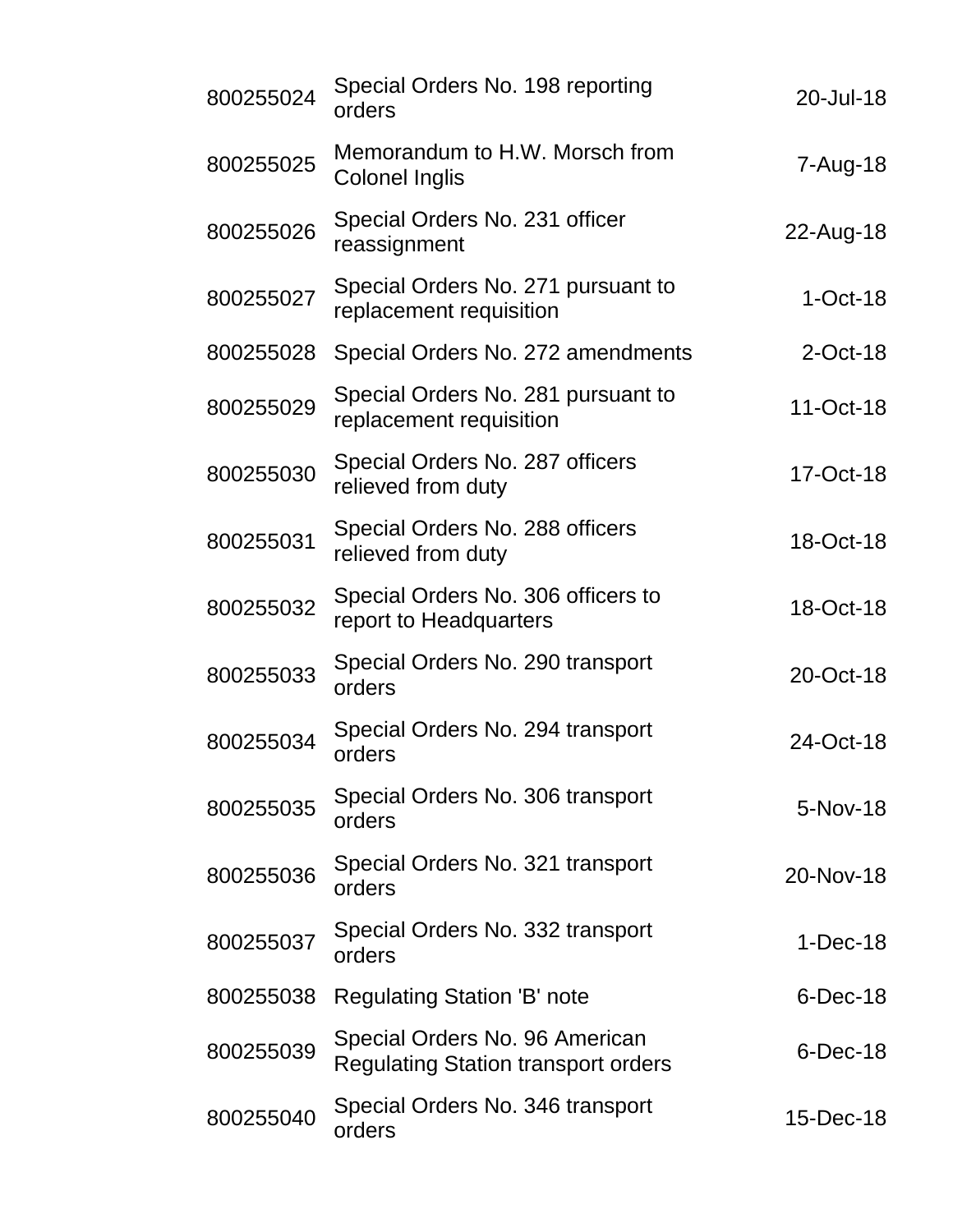|   | 800255041 | Special Orders No. 8 transport orders                            | 8-Jan-19    |
|---|-----------|------------------------------------------------------------------|-------------|
|   | 800255042 | Special Orders No. 10 amendments                                 | 10-Jan-19   |
|   | 800255043 | Special Orders No. 17 transport orders                           | 17-Jan-19   |
|   | 800255044 | Special Orders No. 28 transport orders<br>(2 Copies)             | 26-Jan-19   |
|   | 800255045 | Special Orders No. 28 amendments                                 | 26-Jan-19   |
|   | 800255046 | Special Orders No. 37 transport orders                           | $6$ -Feb-19 |
|   | 800255047 | Special Orders No. 46 pursuant to<br>replacement requisition     | 15-Feb-19   |
|   | 800255048 | Special Orders No. 47 transport orders                           | 16-Feb-19   |
|   | 800255049 | <b>General Orders No. 132</b>                                    | 20-Mar-19   |
|   | 800255050 | Special Orders No. 128 temporary<br>appointments in Infantry     | 8-May-19    |
|   | 800255051 | Special Orders No. 151 transport order<br>(4 Copies)             | 31-May-19   |
|   | 800255052 | Special Orders No. 47 transport orders                           | 19-Jun-19   |
|   | 800255053 | Special Orders No. 202 transport<br>orders                       | 21-Jul-19   |
|   | 800255054 | Special Orders No. 176 transport<br>orders                       | 25-Jun-19   |
|   | 800255055 | Special Orders No. 216 transport<br>orders                       | 4-Aug-19    |
|   | 800255056 | Special Orders No. 217 H.W. Morsch<br>leave of absence           | 5-Aug-19    |
|   | 800255057 | Special Orders No. 232 honorable<br>discharge officers           | 20-Aug-19   |
| 3 |           | <b>The Hatchet Newsletters</b>                                   | 1918-1919   |
|   | 800255058 | The Hatchet of the U.S.S. George<br>Washington bound newsletters | 1918-1919   |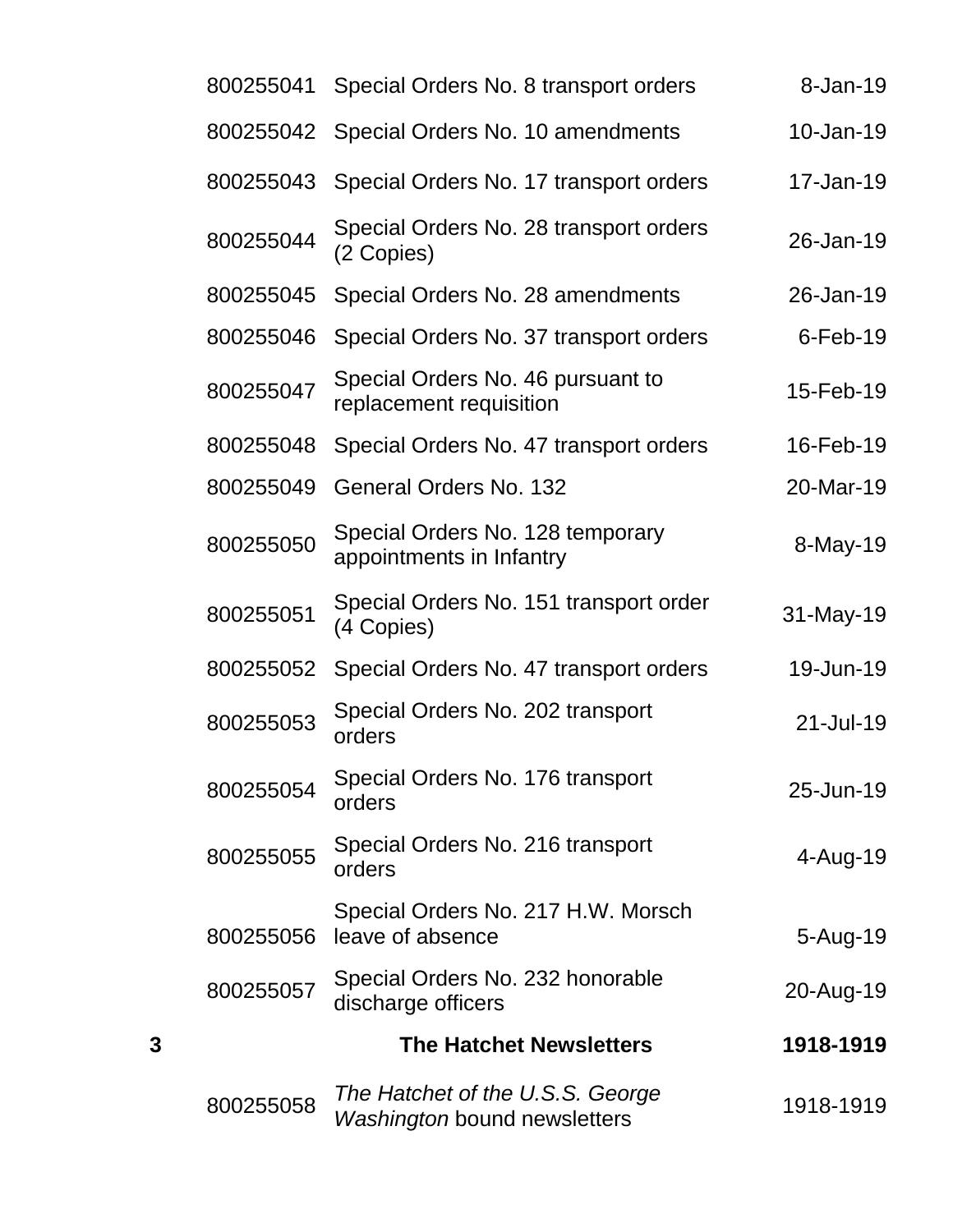|   |   | 800255074 | Roster of 2nd Iowa Infantry Brownsville,<br>Texas                         | 1916        |
|---|---|-----------|---------------------------------------------------------------------------|-------------|
| 2 | 1 |           | <b>Oversize Materials</b>                                                 | 1916-1918   |
|   |   |           | 800255073 "Pass the Buck" lyrics                                          | u.d.        |
|   |   |           | 800255072 Paper mark, 2 mark                                              | u.d.        |
|   |   |           | 800255071 Paper mark, 1 mark                                              | u.d.        |
|   |   | 800255070 | Smileage coupon book                                                      | u.d.        |
|   |   | 800255069 | The Rhine and Its Legends booklet                                         | 19-Feb-19   |
|   |   | 800255068 | <b>Registration coupon out Paris</b>                                      | 16-Nov-18   |
|   |   | 800255067 | Address of the Alsatian People to the<br><b>American Soldiers booklet</b> | $4$ -Jul-18 |
|   |   | 800255066 | Funeral Oration for the 2nd Iowa<br><b>Regiment at Camp Cody</b>          | 30-Sep-17   |
|   | 5 |           | <b>Miscellaneous Ephemera</b>                                             | 1917-1919   |
|   |   | 800255065 | The Hatchet of the U.S.S. George<br><b>Washington newsletter</b>          | $2$ -Aug-19 |
|   |   | 800255064 | The Hatchet of the U.S.S. George<br>Washington newsletter                 | $1-Au$ g-19 |
|   |   | 800255063 | The Hatchet of the U.S.S. George<br><b>Washington newsletter</b>          | 31-Jul-19   |
|   |   | 800255062 | The Hatchet of the U.S.S. George<br>Washington newsletter                 | 30-Jul-19   |
|   |   | 800255061 | The Hatchet of the U.S.S. George<br><b>Washington newsletter</b>          | 29-Jul-19   |
|   |   | 800255060 | The Hatchet of the U.S.S. George<br><b>Washington newsletter</b>          | 28-Jul-19   |
|   | 4 | 800255059 | The Hatchet of the U.S.S. George<br>Washington newsletter                 | 26-Jul-19   |